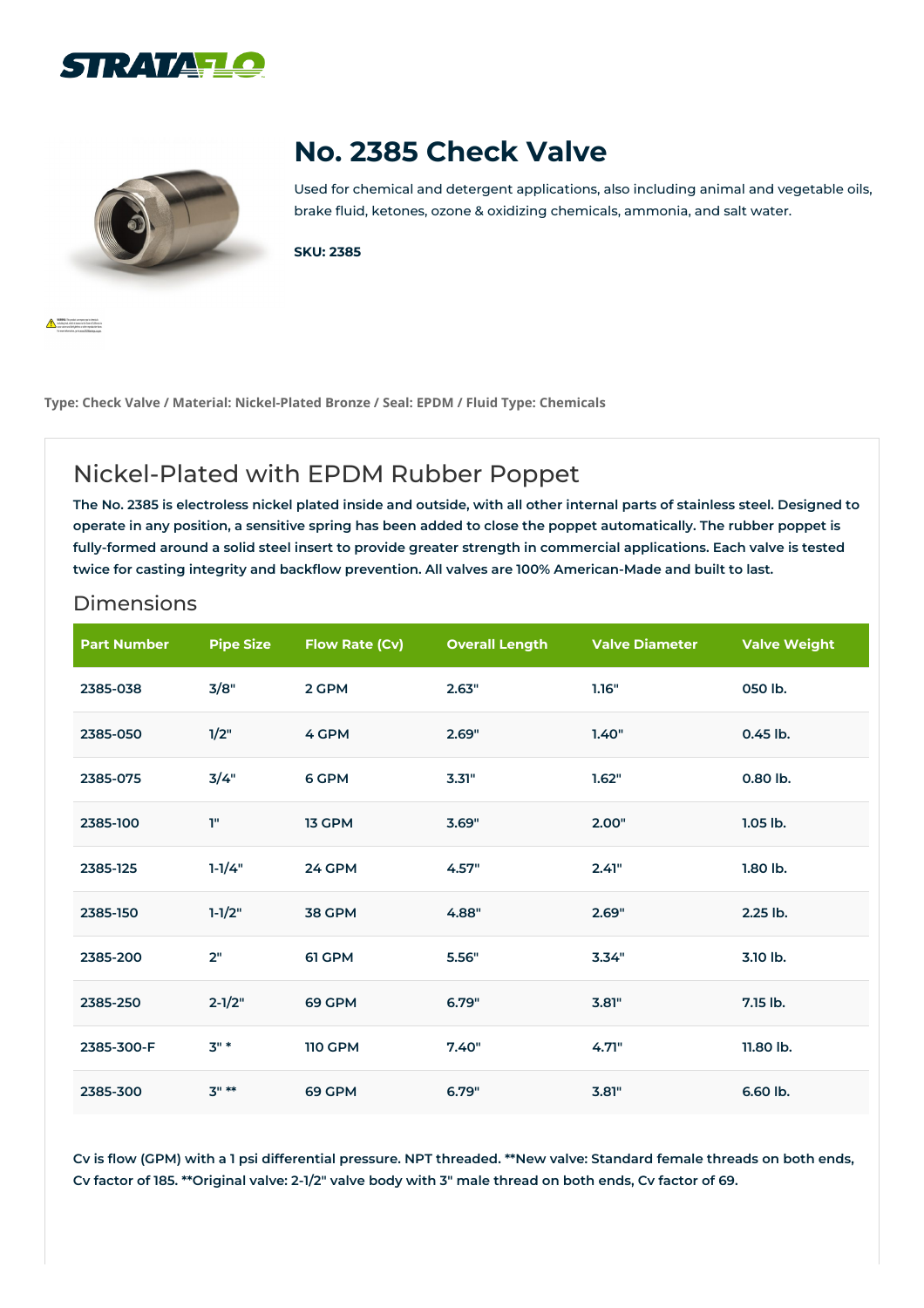## Materials & Operational Specifications

| <b>Part Name</b>              | <b>Specs</b>               |
|-------------------------------|----------------------------|
| <b>Body</b>                   | Cast Bronze C84400         |
| <b>Nickel-Plating</b>         | <b>AMS 26074B</b>          |
| <b>Stem</b>                   | <b>303 Stainless Steel</b> |
| Poppet                        | <b>EPDM Rubber</b>         |
| Spring                        | <b>302 Stainless Steel</b> |
| <b>Cup Washer</b>             | <b>304 Stainless Steel</b> |
| Locknut                       | 18/8 Stainless Steel       |
| <b>Country of Origin</b>      | Made in the USA            |
| Max. Temperature              | $225^{\circ}F$             |
| <b>Working Pressure</b>       | 400 psi                    |
| <b>Cracking Pressure</b>      | $1-2$ lbs.                 |
| <b>Opt. Cracking Pressure</b> | 1/2, 5, or 10 lbs.         |
| pH Factor                     | 4.6                        |

WARNING: This product can expose you to chemicals including lead, which is known to the State of California to **cause cancer and birth defects or other reproductive harm. For more information, go to www.P65Warnings.ca.gov**

You may also like…